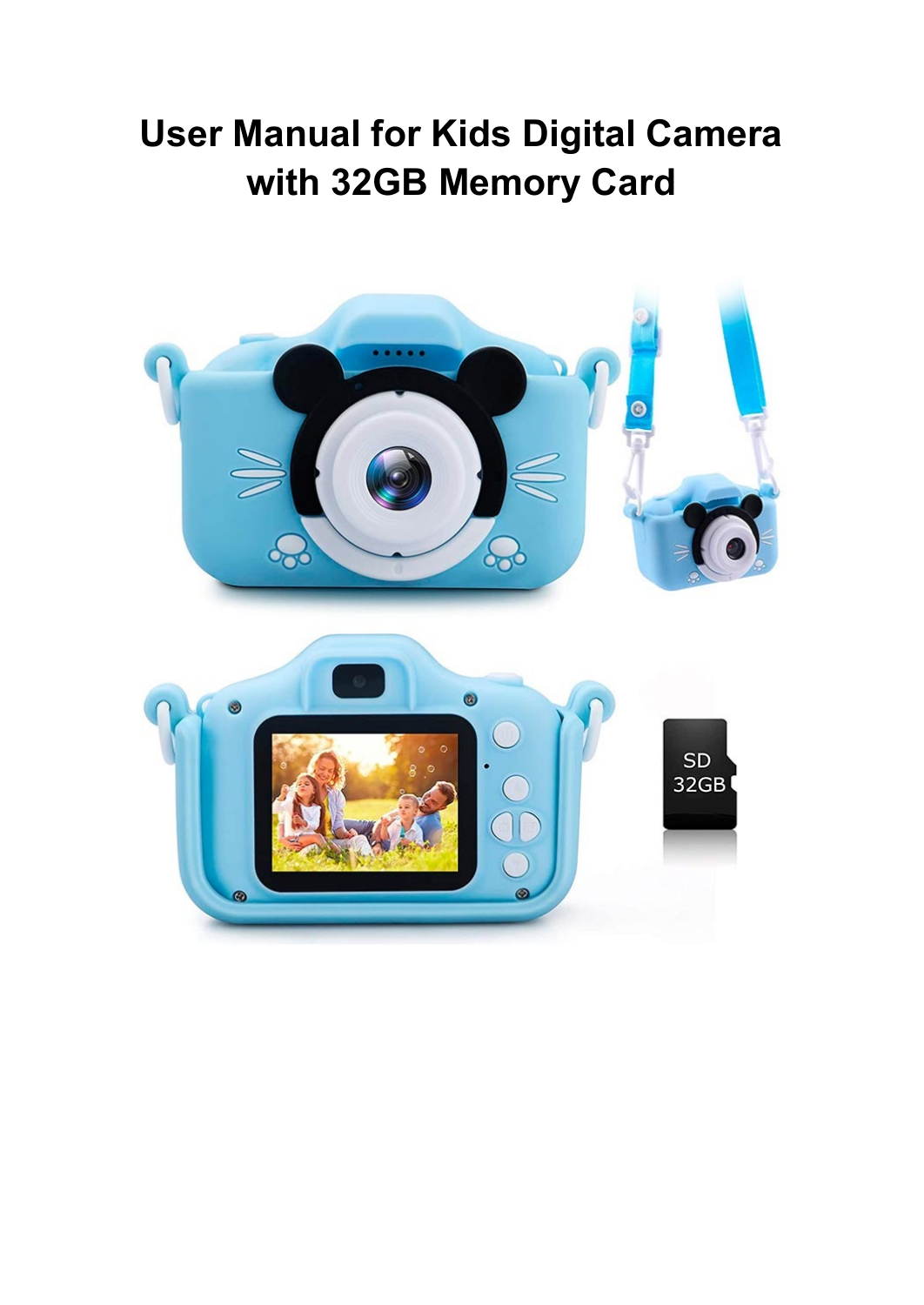## **Specifications**

- Screen: 2"
- Camera: 8MP
- Video resolution: 1080p
- Battery capacity: 400mAh
- Weight: 147g



- 1. 2" IPS HD screen
- 2. Front camera
- 3. Shutter/Confirm button
- 4. Power/Return button
- 5. Up button
- 6. Right button
- 7. Down button
- 8. Left/timer setting button
- 9. MicroUSB port
- 10.Photo/Video/Confirm button
- 11. Reset button
- 12.HD lens
- 13.MicroSD/TF card slot